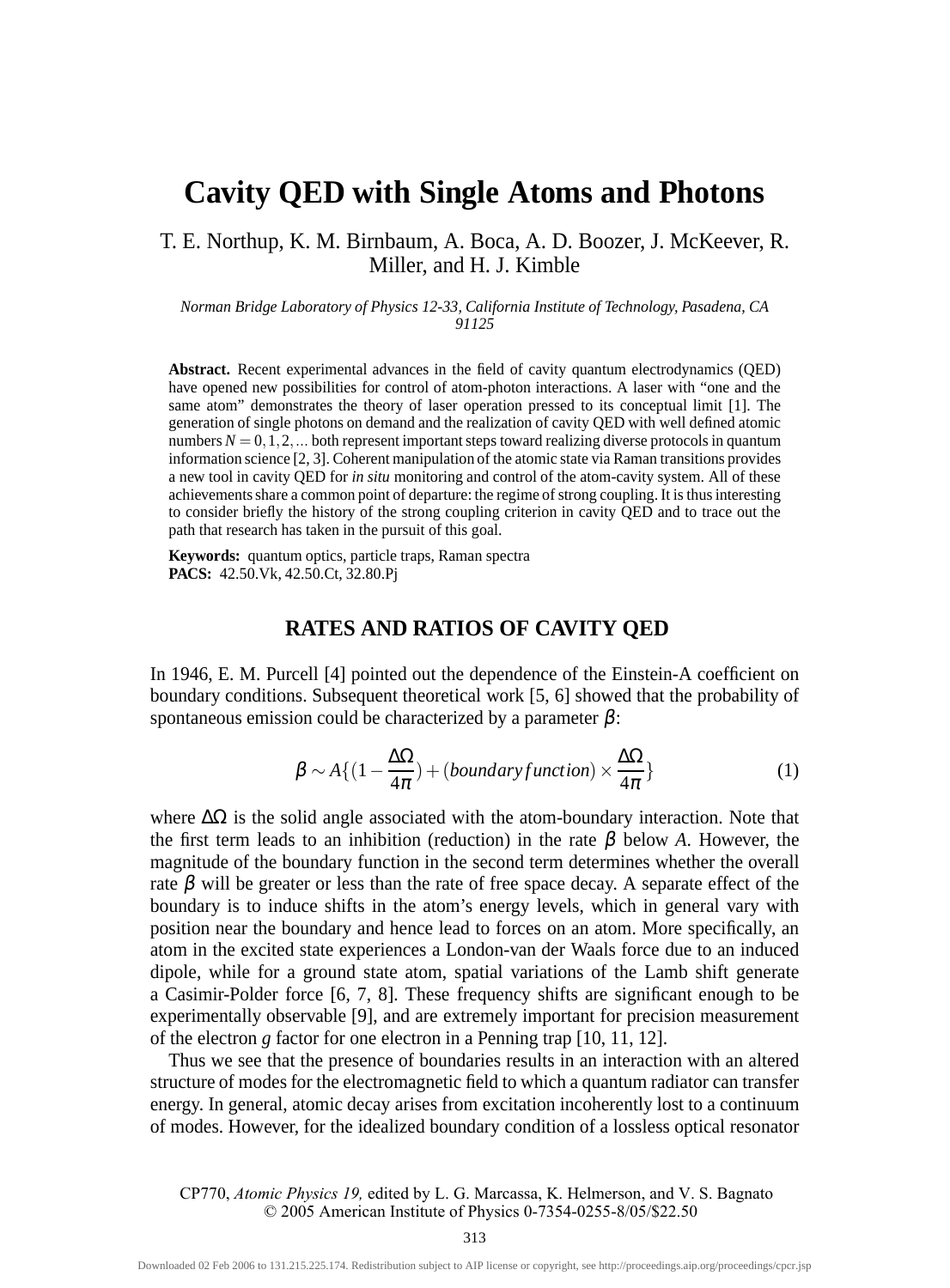

**FIGURE 1. Characteristic parameters of atom, cavity, and environment**: <sup>κ</sup>, the rate of decay of the cavity field; γ, the rate at which the atomic dipole radiates into modes other than the cavity field mode; *T*, the transit time of an atom through the cavity mode; and *g*, the rate of coherent atom-field coupling. Strong coupling requires that  $g/(\gamma, \kappa, \frac{1}{T}) \gg 1$ .

(cavity), an atom interacts with a localized, single mode, which can then return the energy to the atom. The result is a coherent transfer of quanta between atom and radiation field, described in the seminal paper of Jaynes and Cummings in 1963 [13]. In this idealized setting, the Hamiltonian of the atom-cavity system is given by [14, 15]

$$
H = \hbar \omega_{cavity} a^{\dagger} a + \hbar \omega_{atom} \frac{\sigma_z}{2} + \hbar g (a^{\dagger} \sigma_- + \sigma_+ a), \tag{2}
$$

where  $\omega_{cavity}$  is the resonant frequency of the cavity and  $\omega_{atom}$  is the frequency spacing the between the atom's ground and excited states. Single-photon Rabi nutation between the atom and cavity occurs at a frequency 2*g*. The Rabi frequency is proportional to the electric field per photon, namely

$$
g \equiv \frac{\mu}{\hbar} \sqrt{\frac{\hbar \omega_{cavity}}{2\epsilon_0 V_{mode}}},\tag{3}
$$

where  $\mu$  is the atomic dipole moment and  $V_{mode}$  is the cavity mode volume. Note that a small mode volume is thus essential to achieve a large Rabi frequency for single photons.

Of course, a physical cavity is not lossless; photons leave at a rate  $2\kappa$  which is proportional to the cavity's quality factor. Additionally, the atomic excited state population decays at rate  $2\gamma \approx A$ , which is close to the free-space atomic decay rate because of the small solid angle subtended by optical cavities relevant to our work. A third parameter of the cavity QED system is the time *T* during which the atom interacts with the cavity mode. In the language of open quantum systems,  $\kappa$ ,  $\gamma$ , and  $\frac{1}{T}$  characterize rates of irreversible decay to the environment, while *g* is the rate of coherent evolution of the system. In order for the atom and cavity to exchange quanta of energy over many cycles, we require that [14]

$$
g/(\gamma, \kappa, \frac{1}{T}) \gg 1 \tag{4}
$$

This is the strong coupling criterion.

Strong coupling permits us to define two figures of merit: the critical photon number  $m_0 \equiv \frac{\beta^2}{2g^2}$  and the critical atom number  $N_0 \equiv \frac{2\beta\kappa}{g^2}$ , where  $\beta \equiv max[\gamma, \frac{1}{T}]$ . When the critical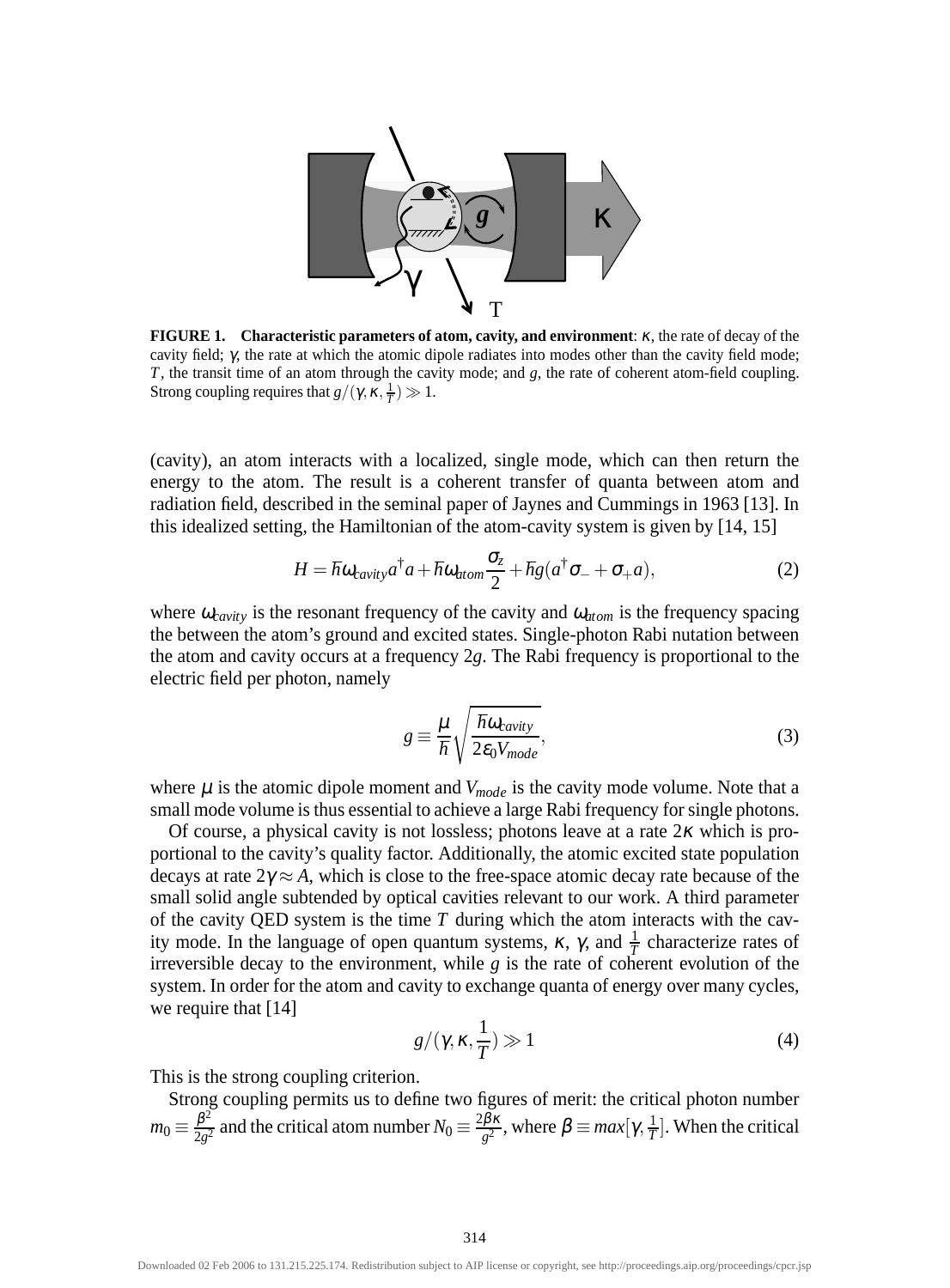photon number is less than one, nonlinear optics with one photon per mode becomes possible. When the critical atom number is less than one, only a single atom is required for appreciable modifications of the response of an optical cavity (e.g., switching).

#### **EXPERIMENTS IN THE STRONG COUPLING REGIME**

State-of-the-art experiments in cavity QED in the optical domain have achieved typical values of  $m_0 \sim 10^{-3}$  to  $10^{-4}$  photons and  $N_0 \sim 10^{-2}$  to  $10^{-3}$  atoms. One important step in reaching such low values has been the use of superpolished mirrors with multilayer dielectric coatings; optical resonators built with these mirrors have very low losses and thus a low <sup>κ</sup>, while placing the mirrors tens of microns apart insures a small *Vmode* and thus a large *g*. But in achieving long cavity times *T* which minimize  $\beta$ , it was the merger of laser cooling and trapping techniques with the cavity QED environment [16] which proved a significant breakthrough. The first demonstrations of the strong coupling criterion with atoms in optical resonators [17, 18] had relied on atomic beam transits through the cavity mode; thus, measurement data represented an average over an ensemble of atoms. But by capturing a cloud of cesium atoms in a magneto-optic trap (MOT) millimeters above a cavity, then releasing them at sub-Doppler temperatures to fall between the mirrors, individual atomic trajectories could be witnessed in real time [16].

These early technical achievements have made possible a diverse collection of recent experiments. For example, G. Rempe's group at the Max Planck Institute in Garching has used the atom-cavity coupling as a means to cool the motion of an intracavity atom [19]; the authors estimate that "the observed cooling rate is at least five times larger than that produced by free-space cooling methods, for comparable excitation of the atom." When one applies a blue-detuned probe laser to the cavity, the motion of a trapped atom transfers energy to the cavity field, and this energy subsequently leaves the system through the process of cavity decay.

Another interesting result relates to the propagation of optical pulses through a high finesse atom-cavity system [20]. Previously, pulses with dramatically shifted group velocities have been observed propagating through dense atomic media, which are necessary to generate a steep gradient of the refractive index [21]. But in the work of Shimizu et al. [20], a cavity with  $N_0 \ll 1$  allows just a handful of intracavity atoms to substitute for a macroscopic free-space ensemble. While the experimenters have not yet obtained single-atom resolution in their cavity, if such an atom were to be trapped and prepared in a superposition of ground states, it could then map these ground states to two time-separated optical pulses.

Finally, the use of an optical dipole "conveyor belt" to transport single atoms [22] into and out of the cavity interaction region offers new possibilities for control of cavity QED systems and perhaps a means to achieve a scalable architecture for quantum computation. The group of M. Chapman at Georgia Tech has used such a one-dimensional optical lattice to transport Rubidium atoms back and forth through a cavity mode, observing their passage by monitoring transmission of a probe beam at the cavity output [23].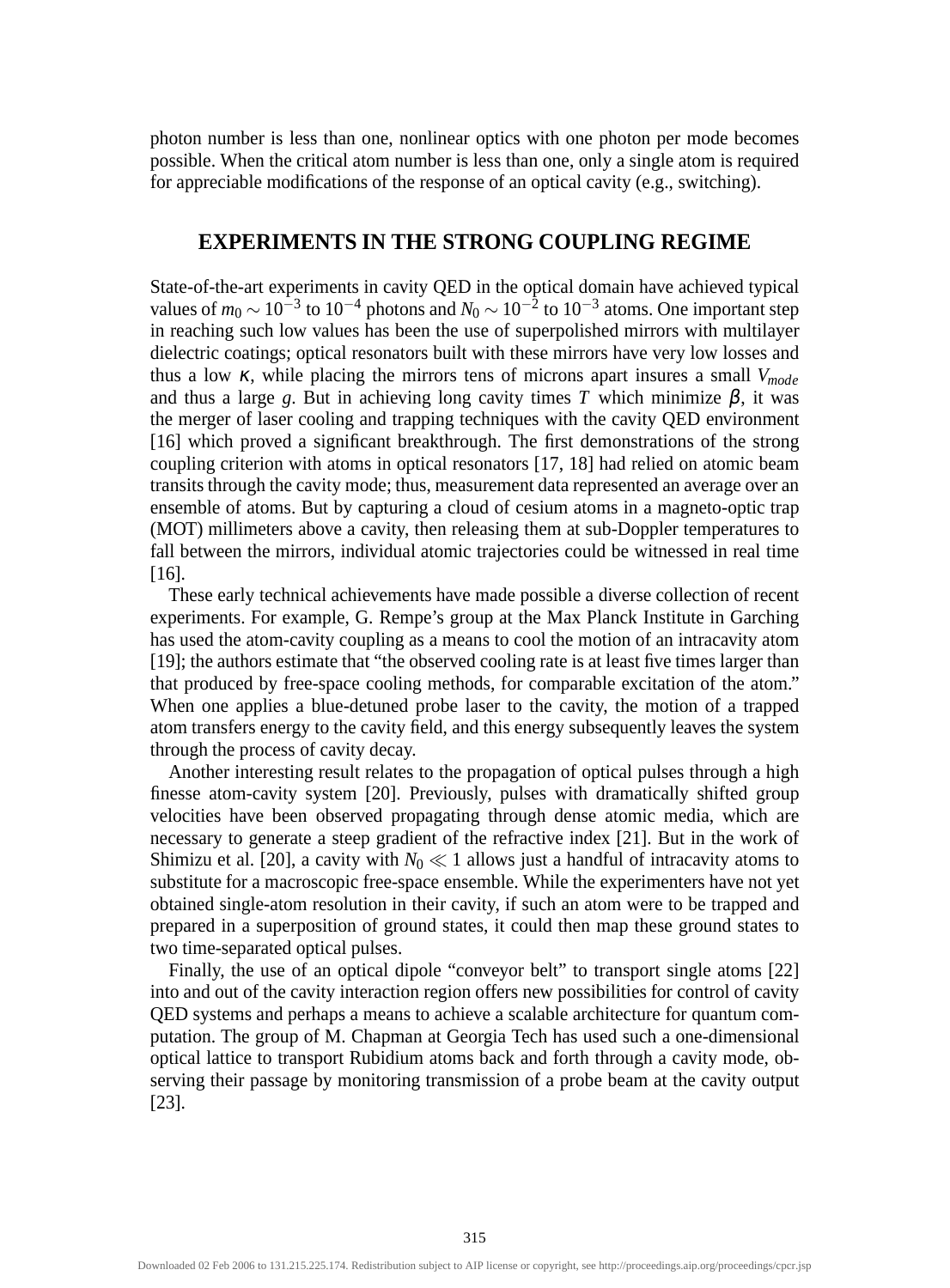We would also like to highlight exciting recent progress in the ion-trapping community, notably the generation of single photons from a  $Ca<sup>+</sup>$  ion in a cavity [24, 25] and the use of a miniature rf-Paul trap to couple an ion to a high finesse cavity mode [26]. While these groups have not yet realized the strong coupling criterion, their precise control of atomic position and their extended trapping times remain unmatched by neutral atom experiments.

#### **STRONG COUPLING AT CALTECH**

For our research group, a major advance towards the realization of strong coupling with single trapped atoms occurred in 1996, when we successfully combined the techniques of laser cooling and trapping with those of cavity QED and thus observed the first individual atomic transits through a cavity [16, 14]. Subsequent work pursued the goal of localizing these single atoms in a regime of strong coupling. To this end, a near-resonant probe beam with mean field strength of one photon was used to trap a single atom in a cavity mode for times up to  $\sim$  1 ms [27, 28]. The high rate of optical information carried by the transmitted field, much greater than the possible rate from a free-space atom, allowed real-time reconstruction of individual atomic trajectories.

However, another experiment in our group was actually the first to achieve trapping of single atoms in a regime of strong coupling. Here, we utilized a far off-resonant trap (FORT) to generate a conservative dipole-force potential along a second longitudinal cavity mode [29]. A cloud of cold atoms was released from a MOT, with a few atoms falling between the cavity mirrors and into the cavity mode. The presence of an intracavity atom, sensed in real time with a cavity probe beam, was then used to activate a FORT beam to confine the atom within the cavity. Early difficulties in this experiment were caused by cavity-enhanced FM-to-AM noise conversion that prompted us to search for a new FORT wavelength further detuned from the 852 nm Cesium line, where our cavity has maximal finesse. This in turn led to the implementation of a "magic" FORT wavelength at 936 nm [30, 31, 32]. A FORT will ordinarily generate AC-Stark shifts of opposite signs for the ground and excited states of an atomic transition, but for a FORT at 936 nm in Cesium, both the ground and excited states of the  $D_2$  transition have negative, approximately equal shifts. We thus demonstrated a novel mechanism for state-insensitive trapping, allowing us to decouple the atom's center-of-mass motion from its internal degrees of freedom and to perform transformations via excited atomic states that are largely free of trap-induced heating.

This trapping ability has recently enabled a series of advances in Quantum Optics and Quantum Information Science in our laboratory. We have observed individual Cesium atoms confined within the FORT with lifetime  $\tau \approx 3$  s; even while being continuously monitored via transmission of a strongly coupled probe beam, the atoms remain trapped for  $\simeq$  1 second [33]. A single trapped atom can then act as the active medium in a one-atom laser, a new device which exhibits qualitatively different behavior from a conventional laser with many atoms and photons [1]. In this experiment an applied field  $\Omega_3$  from the side of the cavity (i.e., transverse to the cavity axis) pumps the atom from ground state  $(6S_{1/2}, F = 3)$  to excited state  $(6P_{3/2}, F' = 3')$ , which strong coupling maps to  $(6S_{1/2}, F = 4)$  via emission of a photon into the cavity (lasing) mode; a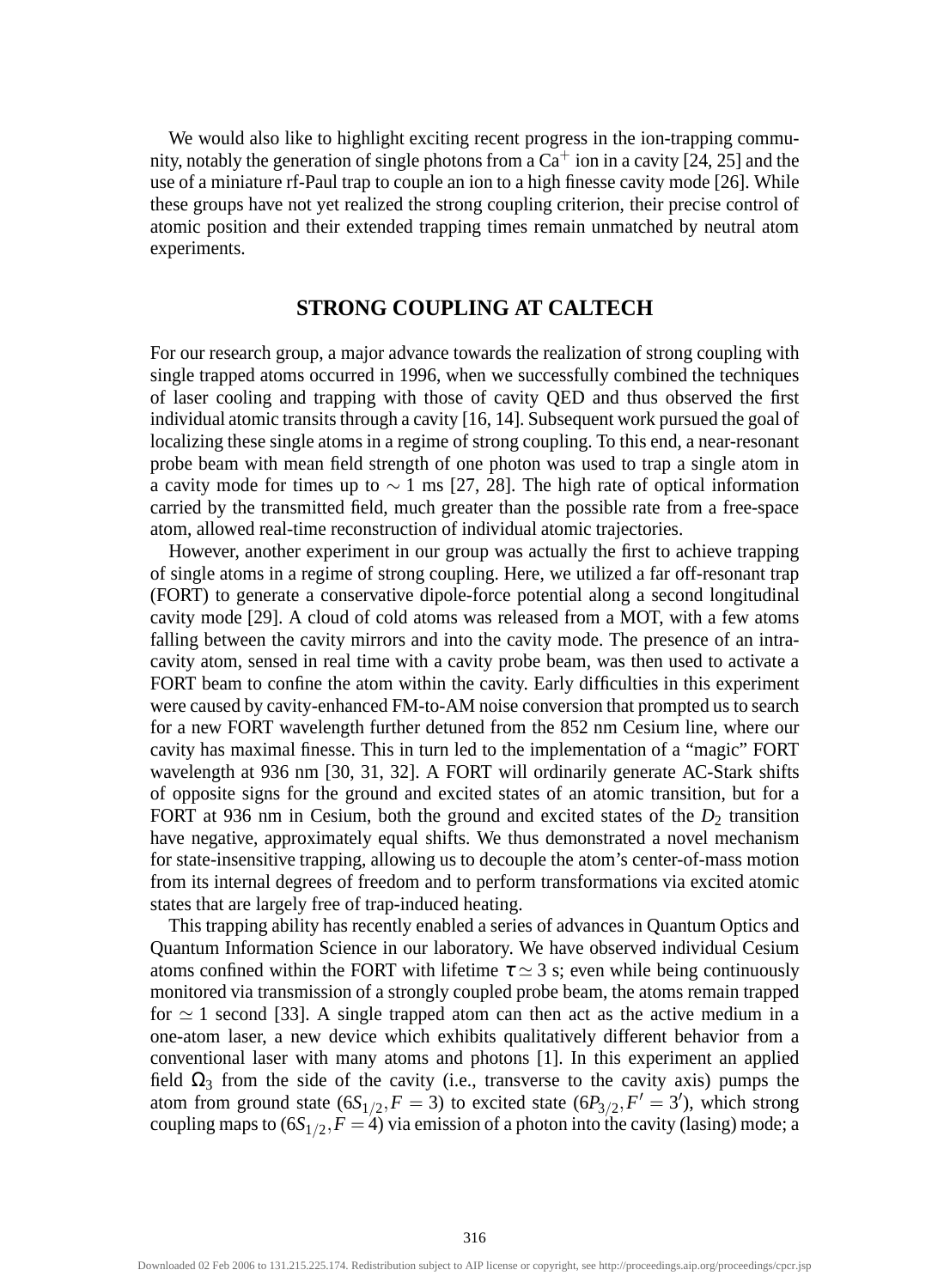second applied field  $\Omega_4$  pumps the atom to (6 $P_{3/2}$ ,  $F' = 4'$ ), from which it spontaneously decays to the original ground state. Conventional laser theory requires critical photon and atom numbers  $m_0$ ,  $N_0 \gg 1$  and thus is not applicable in the strong coupling regime. Experimentally, we observe "thresholdless lasing" and a maximum intracavity photon number which is rate-limited due to the (irreversible) recycling of the one atom through its energy levels. Additionally, the one-atom laser exhibits photon antibunching and sub-Poissonian photon statistics, evidence that it is a manifestly quantum light source. For comparison with our experimental results, we have extensively analyzed the theory of "lasing" in the strong-coupling regime [34].

The single-atom laser produces a nonclassical stream of photons, but we can also use our atom-cavity system to generate single photons on demand [2]. Here we apply the fields  $\Omega_3$  and  $\Omega_4$  as a sequence of pulses. In conjunction with the strong coupling  $g, \Omega_3$  performs a "dark-state" transfer of an atom between hyperfine ground states  $F = 3 \rightarrow 4$  [35]. Simultaneously, it creates a photon in the intracavity field which subsequently exits the cavity with a transverse spatial profile fixed by the  $TEM_{00}$  mode of the cavity (i.e., as a Gaussian beam) and with a temporal profile determined by the time-dependence of the  $\Omega_3$  field, which is under external control. After a brief period with no external illumination, an  $\Omega_4$  pulse is then used to recycle the atom to the  $F = 3$ ground state as a source for subsequent photons. Strong coupling between the  $F' = 3$  and  $F = 4$  manifolds means that each cycle generates an intracavity photon with efficiency approaching 100%, with an overall efficiency of  $(69 \pm 10)$ % for creating an unpolarized photon in the cavity output. Due to our extended trapping times, each atom generates about  $1.4 \times 10^4$  single photons before it is heated out of the FORT. The cavity output is directed to two photoelectric detectors at the ports of a beam splitter, leading to an overall detection efficiency of ∼ 2*.*4% (intracavity photon to photoelectric event). A large suppression of two-photon events is measured by way of correlation functions for photoelectric events from the two detectors, with the largest observed suppression being a factor  $R \ge 150$  relative to a coherent state. We thereby demonstrate the predominantly single-photon character of our source. The remaining two-photon character is created principally by "contamination" from rare events in which two atoms are simultaneously loaded into the trap.

Such two-atom events raise the important question of whether it is possible to prepare a chosen number of atoms within a cavity. Our method of atom collection – releasing a cold cloud of  $\sim 10^5$  atoms above our cavity – relies on the prohibitive geometry of the narrow cavity opening to admit only a few atoms at a time. If we limit the number of atoms in the cloud or the efficiency of the cooling beams, we can reduce the probability of loading more than one atom but can never eliminate it completely. However, if instead we load several atoms at once into the cavity, we have found that by monitoring the cavity transmission with a probe beam, we can watch the atoms "boil off" one by one from the trap [3]. The signature of these departures is a series of step-like plateaus in the cavity transmission, such that the decay of atom number  $N \gg 3 \rightarrow 2 \rightarrow 1 \rightarrow 0$  is easily discernible in real time. An analysis of the single photon generation data shows that at long trapping times (when it is much less likely to have two atoms still in the cavity), the suppression of two-photon events is much improved. In future work, monitoring probe transmission levels could be an efficient means of loading exactly one atom into a cavity, or selecting the number of atoms to be entangled via quantum information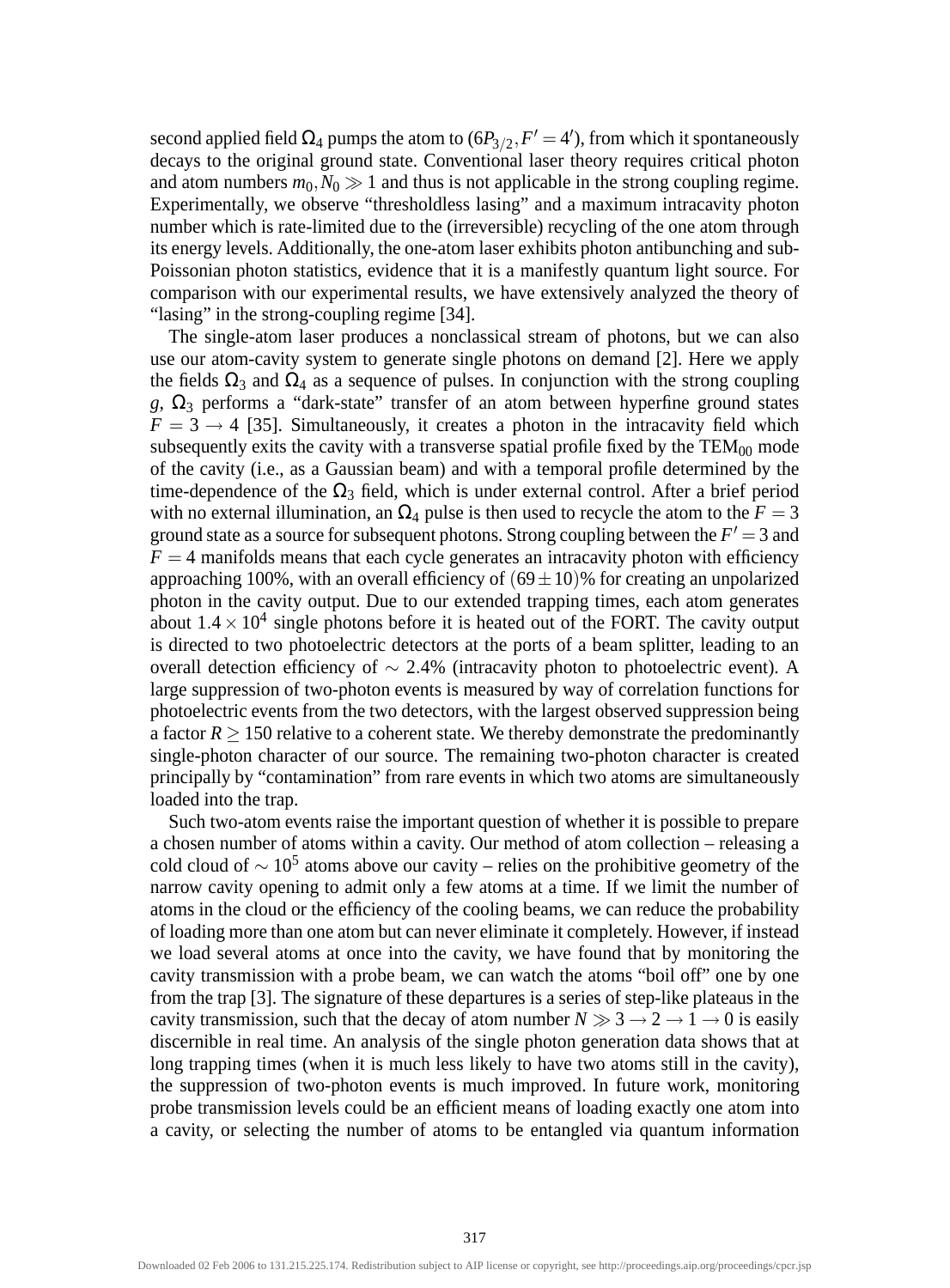

**FIGURE 2. Raman transitions for one atom trapped in a cavity: (a) frequency shift of the Raman resonance, and (b) "Rabi flopping" oscillations between Cesium ground states.** We drive the transition  $(F = 3, m_F = 0) \leftrightarrow (F = 4, m_F = 0)$  with  $\Omega_F \sim 50$  kHz for a pulse of duration  $\Delta t = 100 \mu$ s. In (a), a Raman detuning  $\delta = 0$  corresponds to the known Cesium hyperfine splitting. We scan the Raman laser frequency around this point and plot the probability that the atom has been transferred to the  $F = 4$  ground state; note the red-shifted line shape peak due to small differences in FORT shifts for the  $F = 3,4$  levels. In (b), we apply Raman pulses with varying durations up to 100  $\mu$ s. After each pulse, the atom is queried with a probe laser to determine whether it is in the  $F = 4$  ground state.

protocols (e.g., as in Ref. [36]).

## **NEW TOOLS FOR CAVITY QED**

What do we still hope to add to our cavity **QED** toolbox? Without interfering with atomcavity interactions, we need to be able to characterize the atom's environment while it is trapped within the FORT. Specifically, we would like to know the magnetic field that the atom experiences, the initial value and any temporal variation of the energy at which it is trapped, and the properties of the FORT surrounding it (for example, the intracavity polarization). Furthermore, we hope to improve our control of the atom's center-ofmass motion within the cavity, ultimately cooling to the ground state. Currently, we employ blue-detuned Sisyphus cooling for motion transverse to the cavity axis, but we would also need to implement an axial cooling scheme. Finally, we aspire to achieve coherent control of the atomic internal states. The long-term goal of realizing quantum networks within the cavity QED setting relies upon the ability to generate, process, and store information in cavities which act as quantum nodes [37, 38]; creating coherent superpositions of hyperfine states would be an important step in this direction.

One powerful technique – Raman transitions between hyperfine ground states – has the potential to address all three goals of characterization, external cooling, and internal control. In order to implement Raman transitions within the constraints of our cavity geometry, we have developed a new technique that employs the intracavity FORT field itself together with a superimposed beam from a second 936 nm laser, likewise modematched to the cavity and phase-locked to the original FORT beam. Both lasers drive the same cavity mode, but while the FORT beam (Rabi frequency  $\Omega_F$ ) is resonant with the cavity, the new Raman beam (Rabi frequency  $\Omega_R$ ) is detuned by the Cesium ground state hyperfine splitting plus an additional shift  $\delta$ . If  $\Delta$  is the approximate detuning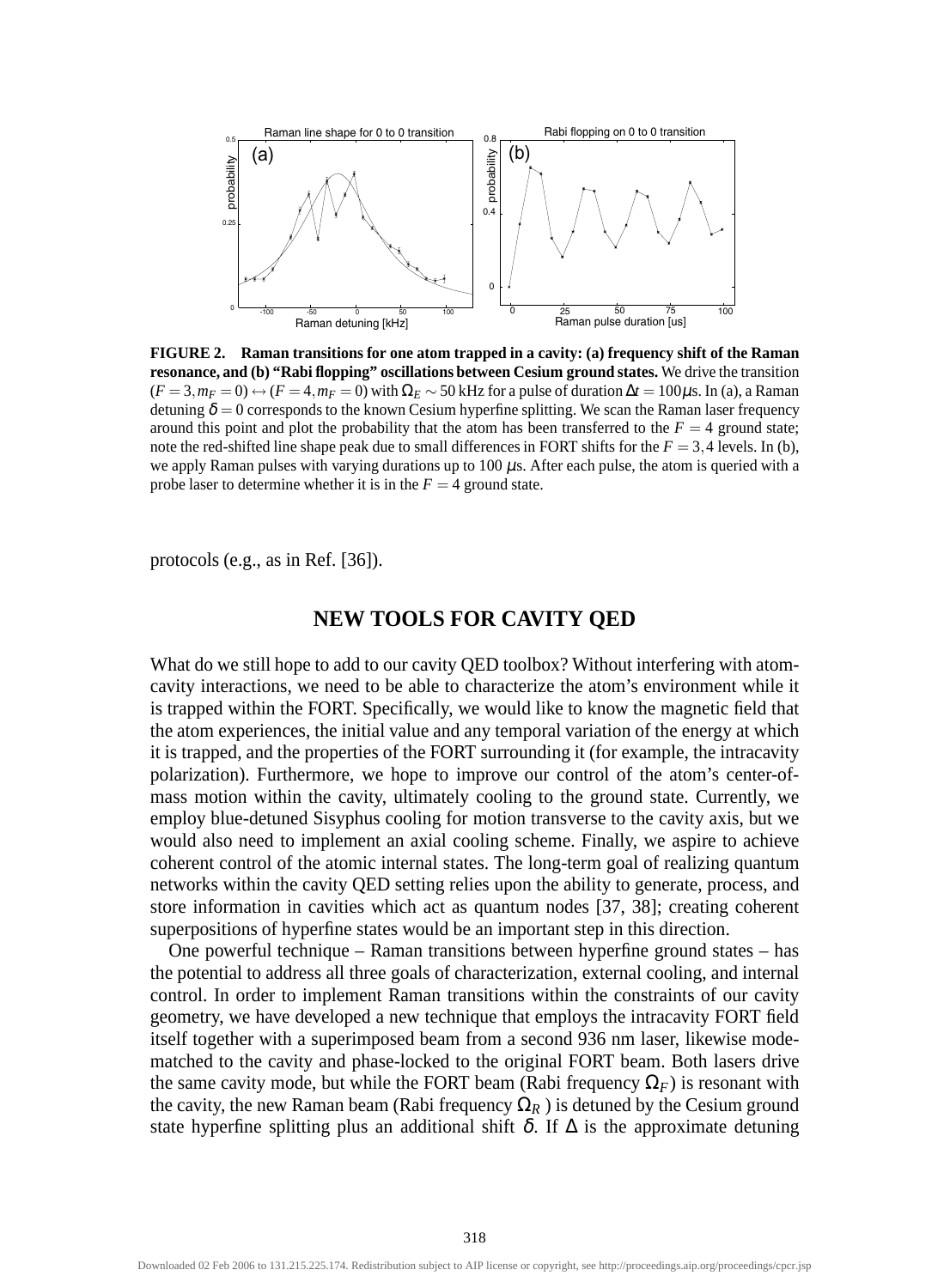of the laser frequencies for  $\Omega_F$ ,  $\Omega_R$  from the atomic resonance, then in the limit that  $\Delta \gg \Omega_F, \Omega_R, \delta, \gamma$ , the effective Rabi frequency for transitions between hyperfine states is given by  $\Omega_E(t) = \frac{\Omega_F \Omega_R(t)}{2\Delta}$ .

Fig. 2 presents the initial evidence that we are able to drive Raman transitions of a Cesium atom in a cavity. After an atom is cooled into the FORT, it is prepared by optical pumping in the  $F = 3$ ,  $m_F = 0$  ground state. We apply a magnetic field along the cavity axis in order to create known frequency splittings (on the order of a few Megahertz) between the Zeeman levels, and thereby focus on only one Zeeman transition. Subsequently, the Raman laser is switched on in order to drive the  $(F =$  $3, m_F = 0$ )  $\leftrightarrow$   $(F = 4, m_F = 0)$  transition with Rabi frequency  $\Omega_F = 50$  kHz for duration 100µs. For the data shown in (a), the Raman laser frequency is detuned over a range of hundreds of kilohertz in the vicinity of the hyperfine splitting; after exposure to Raman light at a given frequency, a probe pulse along the cavity axis resonant with the  $F = 4 \rightarrow F = 5'$  Cesium transition at 852 nm measures whether the atom is in the  $F = 4$  ground state, with the probability for a transition plotted as the ordinate in Fig. 2. The result is a Raman line shape whose width is given by the experimentally determined Rabi frequency  $\Omega_E(t)$  and whose peak is shifted 20 kHz to the red of the hyperfine splitting, corresponding to a relative shift of the  $F = 3$  and  $F = 4$  levels due to the FORT potential that can be calculated; a sketch of the calculation is as follows:

$$
U_4 - U_3 \sim \frac{I_F}{\Delta} - \frac{I_F}{\Delta + \delta_A} \sim \frac{\delta_A}{\Delta} U_4 \sim (2\pi)(20kHz)
$$
 (5)

Here  $U_4$  and  $U_3$  are the potential well depths of the FORT in the  $F = 4$  and  $F = 3$  ground states, respectively, and  $\delta_A$  is the hyperfine splitting. The agreement of observed and calculated lineshapes (e.g., the width and shift in the peak) indicates that we can perform Raman spectroscopy with an accuracy on the order of tens of kHz. Meanwhile, in (b), the Raman beam is pulsed for various short time intervals. A probe pulse subsequently queries the atom to determine its ground state, and the resulting probabilities as a function of pulse duration display the familiar oscillations of "Rabi flopping."

Having demonstrated Raman transitions within our cavity, we turn to the techniques of Raman sideband cooling, already well-established for trapped ions [see the contributions by the groups of D. Wineland and R. Blatt in this volume] and for alkali atoms in free space [e.g., see Refs. [39, 40]]. If *n* denotes the vibrational state of the atom in the FORT potential, then slightly higher frequencies can drive the atom from  $(F =$  $3, m_F = 0, n$ ) to  $(F = 4, m_F = 0, n + 2)$ , while lower frequencies can drive the atom to  $(F = 4, m_F = 0, n - 2)$ . Note that because the FORT laser and Raman laser are spatially overlapped, symmetry arguments only permit even ∆*n* transitions. Thus a Raman scan (Fig. 3) displays three peaks: blue and red sideband peaks, corresponding to transitions to higher and lower vibrational states, respectively, surrounding a central carrier. The positions of these peaks correspond reasonably well to the expectation  $\pm 2v_0 \approx \pm 1.1$ MHz, where  $v_0$  is the vibrational frequency for harmonic motion at the antinode of the FORT, which is independently determined from the FORT and Cs parameters. However, we do not yet understand the observed lineshapes or the loss of contrast evidenced in Fig. 3. Preliminary attempts at cooling center-of-mass motion via Raman sidebands suggest that we can extend the lifetime of trapped atoms within our cavity. When cooling, we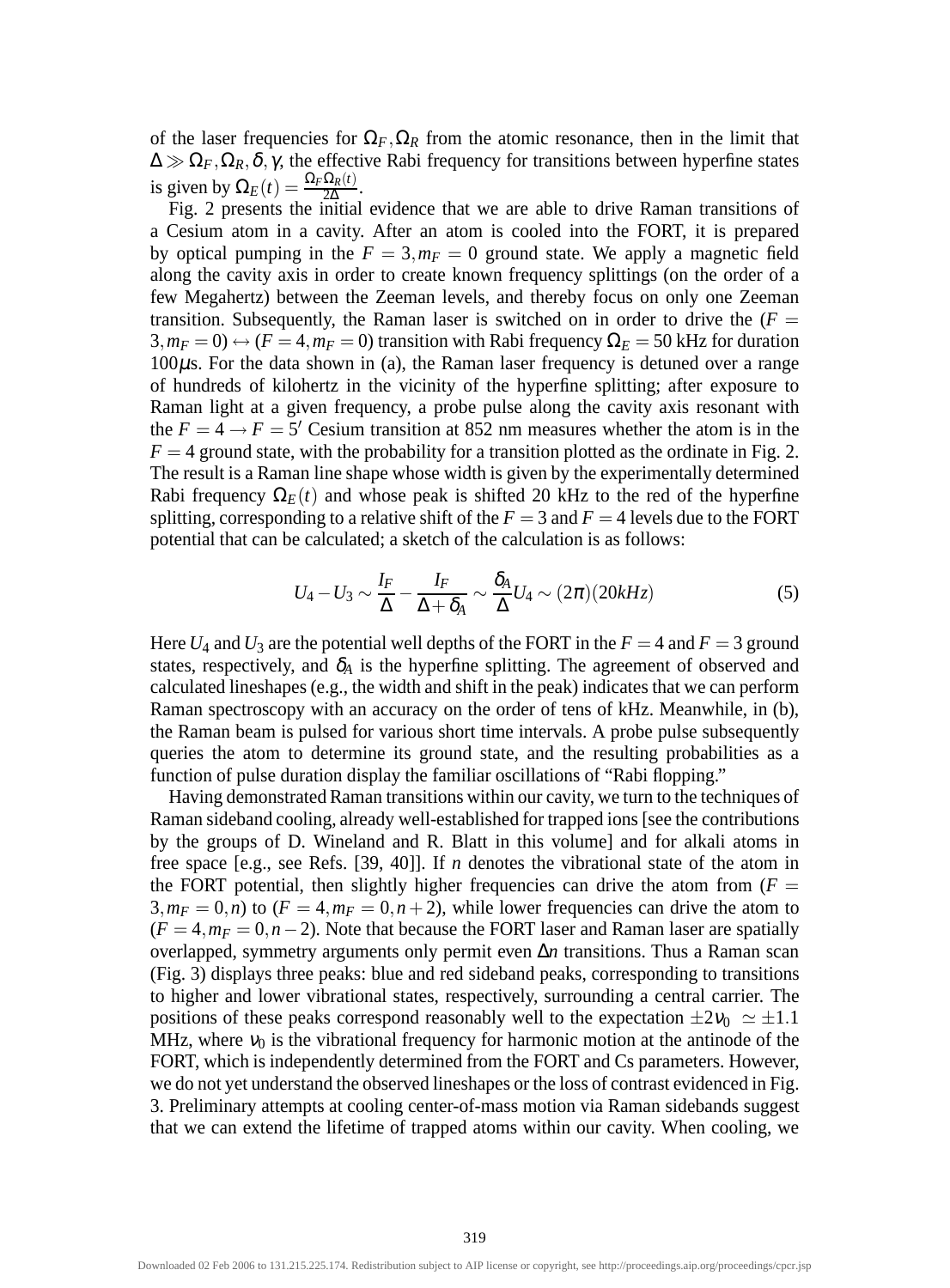

**FIGURE 3. Motional Raman sidebands for one trapped atom.** The atom is initially prepared as described in Fig. 2 and in the text. We drive the transition  $(F = 3, m_F = 0) \leftrightarrow (F = 4, m_F = 0)$  with  $\Omega_E =$ 200 kHz for various Raman detunings  $\delta$ . The detuning  $\delta = 0$  is chosen to coincide with the transition between  $m_F = 0$  levels; the frequencies of other (suppressed) transitions between Zeeman levels are indicated.

omit the axial magnetic bias field so that all Zeeman levels will now have access to the Raman light.

Using Raman transitions, we are thus able to rotate a Cesium atom between its internal ground states, and we hope to cool atoms along the cavity axis close to the vibrational ground states. Additionally, Raman scans can provide diagnostic information about the magnetic fields experienced by an intracavity atom. For this technique, we again omit a bias field and optically pump the atom so as to randomly distribute it among all possible Zeeman levels within one of the  $F = 3,4$  manifolds. Then scans such as Fig. 3 will reveal transitions for  $\Delta m_F = \pm 1$  ( $\Delta m_F = 0$ ) in the presence of transverse (axial) fields, while the frequency spacing between transitions will indicate field strength. As a final step, we can adjust field strengths of external magnetic bias coils in order to create a desired intracavity field.

Finally, we have made initial efforts at measuring the temperature of trapped atoms via adiabatic reduction of trap depth [41]. The protocol for this measurement requires loading an atom into a trap with depth  $U_0$ , then adiabatically ramping down the trap depth to a second level  $U_1$ , ramping the trap depth back up to its initial level, and at last using a probe measurement to see if the atom has survived this process. We repeat the protocol for various depths  $U_1$  and plot survival probability as a function of this minimum depth. Using the methods of [41], we convert well depths to initial atom energies. A fit of our data to the Boltzmann distribution gives a value of  $k_B T = 0.5 mK$ , or 0.3 $U_0$ . We hope to use this method to evaluate our progress in Raman sideband cooling.

Having traced the path of strong coupling through to the present, it is tempting to speculate upon where the future will lead us. Perhaps the answer lies with atoms coupled not to optical Fabry-Perot cavities but instead to the evanescent fields of solidstate toroid microcavities. Recent progress in this field [42] has produced structures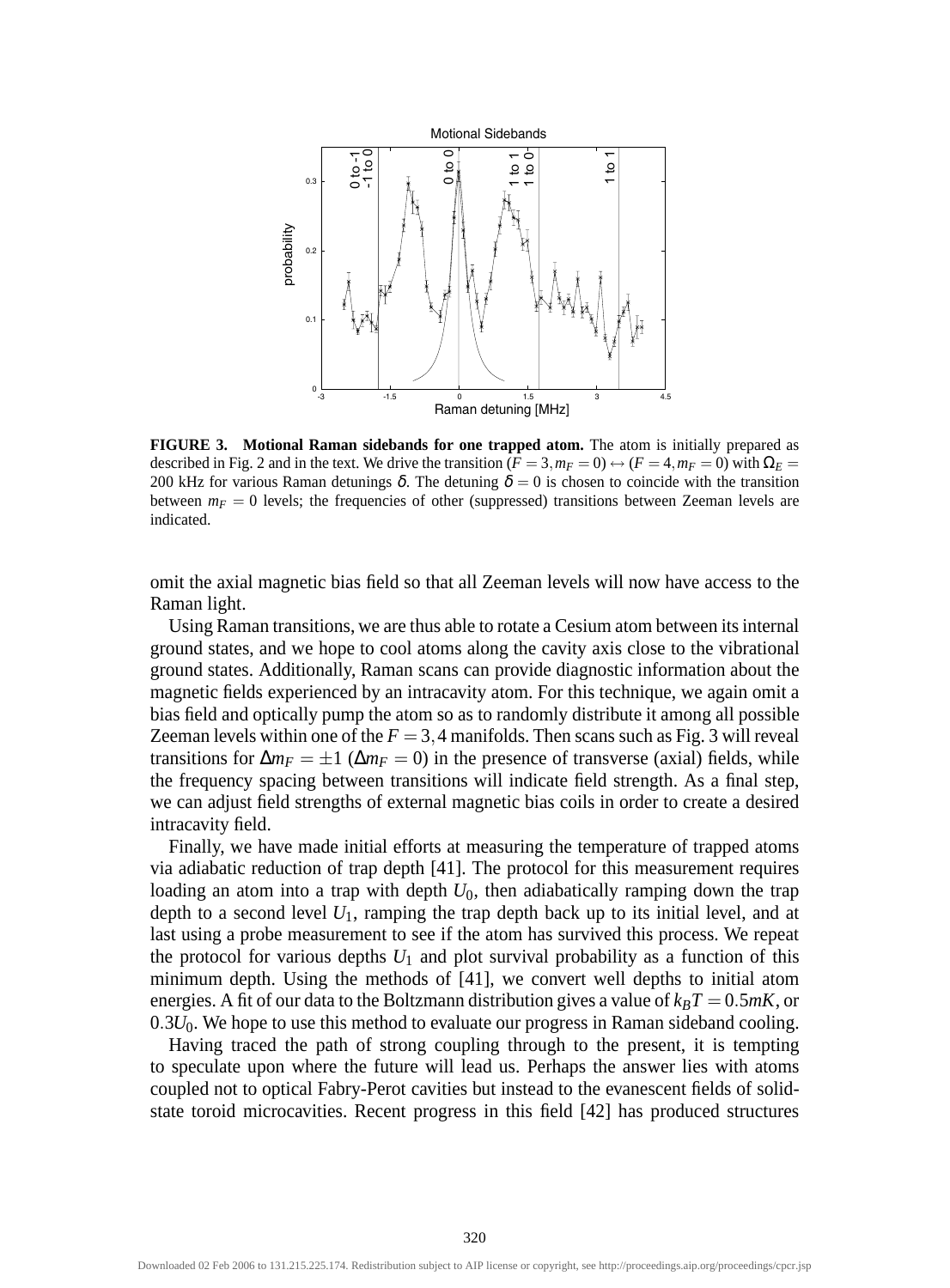with quality factors  $Q \sim 4 \times 10^8$  and which may be reduced in size to give  $g_0 \sim 400$ MHz. The critical atom and photon numbers for such a system with atomic Cs would be, respectively,  $N_0 \sim 5 \times 10^{-7}$  and  $m_0 \sim 3 \times 10^{-5}$  [43]. Another promising avenue is provided by atoms coupled to the evanescent fields of photonic bandgap cavities [44]. With regard to these devices, recent theoretical work [45] points out that new issues arise when the coherent coupling *g* is greater than the hyperfine level splitting, forcing us to look beyond conventional models of the atom-field interaction as we push further into the strong coupling regime.

### **ACKNOWLEDGMENTS**

This work was supported by the National Science Foundation (NSF), by the Caltech MURI Center for Quantum Networks, by the Advanced Research and Development Activity (ARDA), and by the Office of Naval Research (ONR).

#### **REFERENCES**

- 1. J. McKeever, A. Boca, A. D. Boozer, J. R. Buck, and H. J. Kimble, Nature **425**, 268 (2003); for commentary, see H. Carmichael and L. A. Orozco, Nature **425**, 246 (2003).
- 2. J. McKeever, A. Boca, A. D. Boozer, R. Miller, J. R. Buck, A. Kuzmich, and H. J. Kimble, Science **303**, 1992 (2004).
- 3. J. McKeever, J. R. Buck, A. D. Boozer, and H. J. Kimble, Phys. Rev. Lett. (to be published, 2004).
- 4. E. M. Purcell, Phys. Rev. **69**, 681 (1946).
- 5. D. Kleppner, Phys. Rev. Lett. **47**, 233 (1981).
- 6. For a review, see E. A. Hinds, Adv. At. Mol. Phys. **28**, 237 (1991).
- 7. H. B. G. Casimir and D. Polder, Phys. Rev. **73**, 360 (1948).
- 8. D. Meschede, W. Jhe, and E. A. Hinds, Phys. Rev. A **41**, 1587 (1990).
- 9. For early reviews of the field, see P. Berman, ed., *Cavity Quantum Electrodynamics*, Academic Press, San Diego (1994); S. Haroche and D. Kleppner, Physics Today **42**, 24 (1989).
- 10. G. Gabrielse and H. Dehmelt, Phys. Rev. Lett. **55**, 67 (1985).
- 11. R. S. Van Dyck, Jr., P. B. Schwinberg, and H. G. Dehmelt, in *Atomic Physics 9*, World Scientific, Singapore (1984).
- 12. L. Brown and G. Gabrielse, Rev. Mod. Phys. **58**, 233 (1986).
- 13. E. T. Jaynes and F. W. Cummings, Proc. IEEE **51** 89 (1963).
- 14. H. J. Kimble, Phys. Scr. **T76**, 127 (1998).
- 15. An excellent scientific tutorial of cavity QED in the microwave domain is given by P. Meystre in Progress in Optics, Vol. XXX, ed. E. Wolf (Elsevier Science Publishers B.V., Amsterdam, 1992), p. 261.
- 16. H. Mabuchi, Q. A. Turchette, M. S. Chapman, and H. J. Kimble, Opt. Lett. **21**, 1393 (1996).
- 17. G. Rempe, R. J. Thompson, R. J. Brecha, W. D. Lee, and H. J. Kimble, Phys. Rev. Let. **67**, 1727 (1991).
- 18. R. J. Thompson, G. Rempe, and H. J. Kimble, Phys. Rev. Lett. **68**, 1132 (1992).
- 19. P. Maunz, T. Puppe, I. Schuster, N. Syassen, P. W. H. Pinske, and G. Rempe, Nature **428**, 50 (2004).
- 20. Y. Shimizu, N. Shiokawa, N. Yamamoto, M. Kozuma, T. Kuga, L. Deng, and E. W. Hagley, Phys. Rev. Lett. **89**, 233001 (2002).
- 21. L. V. Hau, S. E. Harris, Z. Dutton, and C. H. Behroozi, Nature **397**, 594 (1999).
- 22. S. Kuhr, W. Alt, D. Schrader, M. Müller, V. Gomer, and D. Meschede, Science **293**, 278 (2001).
- 23. J. A. Sauer, K. M. Fortier, M. S. Chang, C. D. Hamley, and M. S. Chapman, Phys. Rev. A **69**, 051804 (2004).
- 24. G. R. Guthörlein, M. Keller, K. Hayasaka, W. Lange, and H. Walther, Nature **414**, 49 (2001).
- 25. M. Keller, B. Lange, K. Hayasaka, W. Lange, and H. Walther, Nature (to be published, 2004).